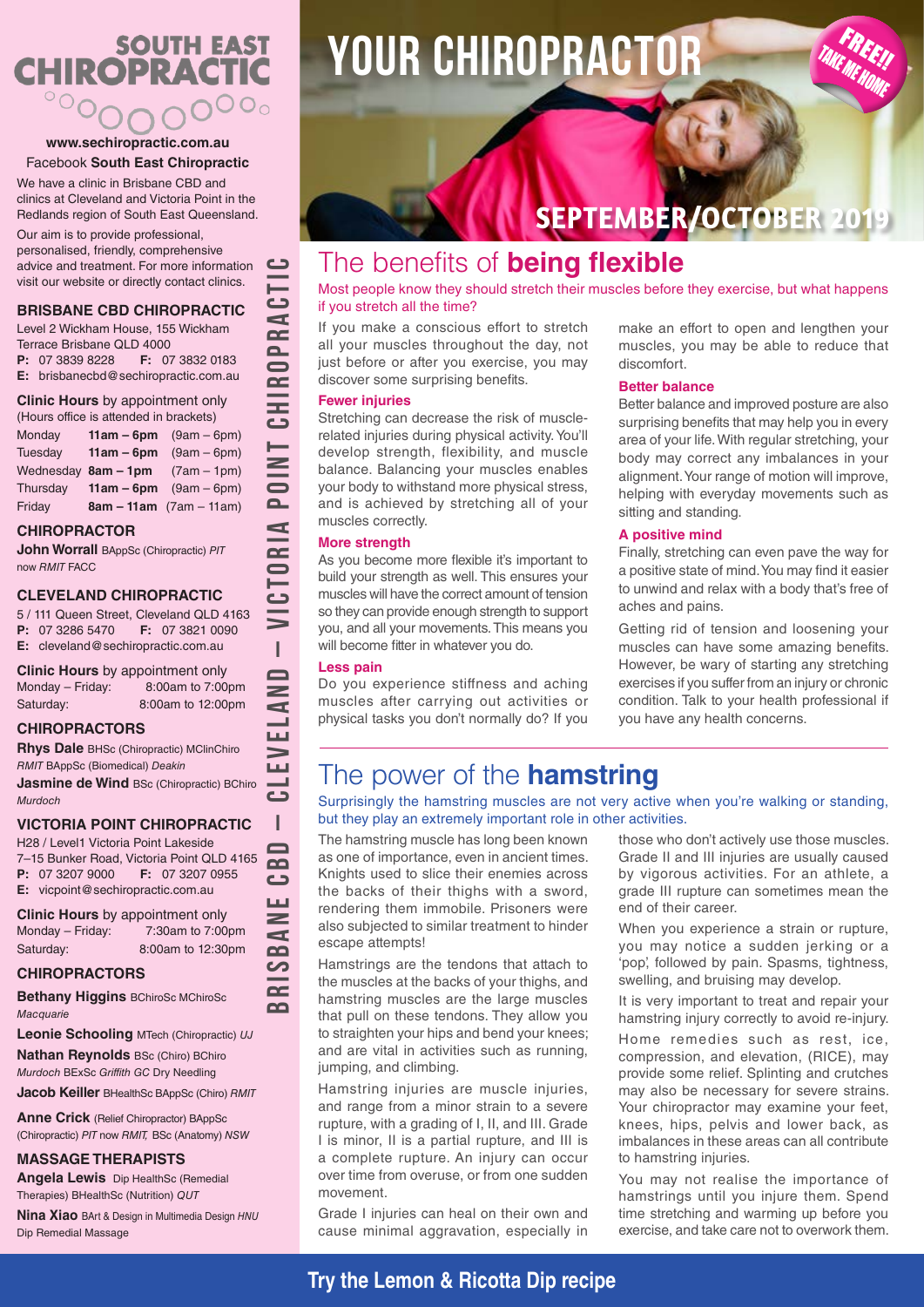# CLEVER CROSSWO

#### **ACROSS**

- 5. An involuntary sudden muscle contraction
- 7. Correct positioning
- 8. Backbone
- 9. Plant matter that is found in grains, fruits, and vegetables, and aids digestion
- 11. The central or middle part
- 12. Failure to function normally
- 13. The plant group that includes oranges, lemons, limes, grapefruit, and pomelos.

#### **DOWN**

- 1. A long-term and prolonged illness or condition
- 2. Able to bend, supple
- 3. A disease in which the bones become very porous and break easily
- 4. A natural activity you can do easily every day to benefit your health
- 6. Tendons that attach to the muscles at the backs of the thighs
- 8. A painful injury to the ligaments of a joint caused by wrenching or overstretching
- 10. To break, burst, or tear apart.



### Can an **orange a day** keep the doctor away? Can an **orange and day** keep the doctor away?

#### **Everyone knows the age-old adage of "An apple a day keeps the doctor away", but what about citrus fruit?**

The beautiful arrangements of oranges, lemons, limes, mandarins, and grapefruit in your supermarket may be appealing, but these citrus fruits have more to offer than mere looks.

They're a lunch box staple, a beverage, and a pick-me-up when you're feeling a little under the weather. Furthermore, they're plentiful in Australia throughout most of the year. The studies on how citrus fruits can benefit your health will surprise you.

#### **Vitamins and minerals**

Citrus fruits offer an abundance of B and C vitamins; one orange alone can provide as much vitamin C as you need in a day. They also contain minerals such as potassium, phosphorus, magnesium and copper; all of which play important roles in your body processes.

#### **Fibre**

They don't lack in the fibre department either; one large orange offers around 18 percent of your recommended daily requirement. Fibre is crucial for improving your digestive health, and lowering your cholesterol.

#### **Preventing disease**

These fabulous fruits are rich in plant compounds that provide anti-inflammatory and anti-oxidant effects. They may reduce the risk of heart disease, possibly boost your brain function, and lower the chance of kidney stones. If that's not enough to convince you, then the widely accepted studies on their protective effects against cancer, just might.

#### **Weight loss**

If you're trying to lose weight, then citrus fruit may help. Their fibre and water content help to fill you up, and they are low in calories. A 2015 study, conducted over 24 years, showed a link between consuming citrus fruits and weight loss.

used in many perfumes – especially tropical, summery scents.

#### **Are there any downsides to citrus fruits?**

As with any food and beverages, ensure you consume citrus fruit in moderation. Their acid content can erode tooth enamel, which increases your risk of cavities. Also, consuming citrus in juice form can lead to increased sugar intake. Grapefruit can also have adverse effects with some medications.

Overall, citrus fruits are nourishing, versatile and convenient to eat. Add them to your regular diet and enjoy the sweet burst of flavour and subsequent health benefits.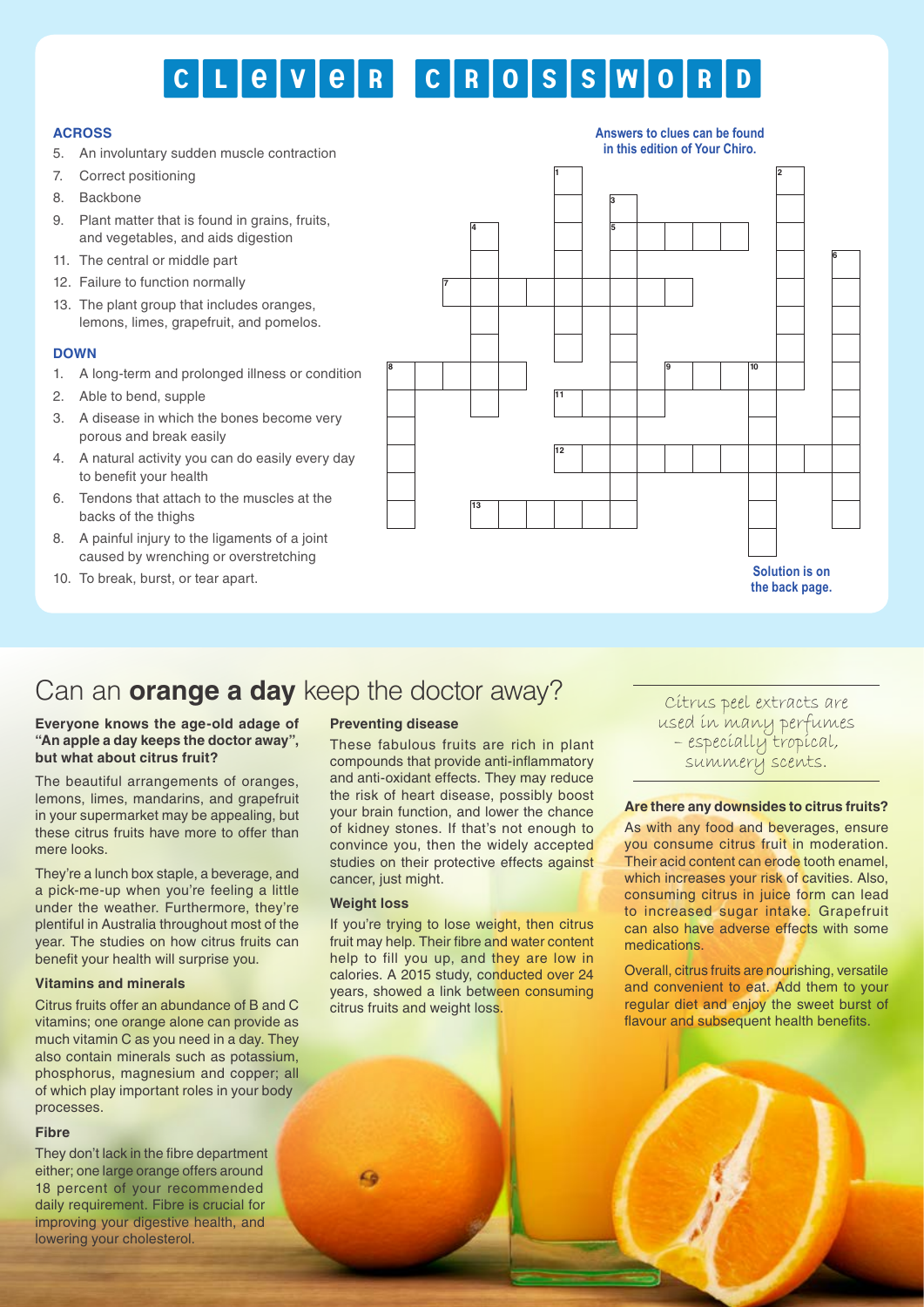

### **Biking** and your back

Biking is a fun form of exercise, but is it helping or hurting your back?

There are few things as refreshing as heading out for a ride on your bike. You can feel the wind on your face, the blood pumping through your veins, and a burst of energy as you power through the gears.

Riding a bicycle has many positive points, but many riders are unsure if this form of exercise is suitable if they suffer from back problems.

#### **Pros**

Biking can often involve less jarring on the spine than the likes of jogging, especially stationary cycling. Sometimes, the positioning of your body on the bike can be favourable as well. If you have lumbar spinal stenosis, leaning forward towards aerodynamic, or low handlebars can be more comfortable than other positions.

#### **…and cons**

Biking can still cause back and neck pain for some. Your back muscles may not be strong enough for the riding position, or your posture may cause strain. Although you may be leaning forward, this position can also cause you to arch your neck backwards, causing strain to the neck and upper back. Rough terrain may increase the risk of spinal jarring or compression, especially if the bike is unsuitable.

#### **Prevention of back injuries**

There may be ways you can prevent back and neck injuries from occurring while riding your bike. Whether you are a commuter, off road enthusiast or occasional cyclist; the first thing to do is select a bike that's fit for purpose.

It's worth getting advice from a bicycle professional on the right bike and accessories, and how to adjust your riding position to suit your body.

As you ride, gently lift and lower your head regularly to reduce the risk of neck strain. Biking isn't greatly effective for strengthening back or abdominal muscles, therefore you may need to strengthen these in other ways to support your body and avoid lower back pain.

If you are trying to find forms of exercise that won't cause or worsen back pain, biking could be the answer; however, it's advisable to ask your chiropractor if it would be suitable for you.

''Lumbar spinal stenosis is a condition that occurs when the spaces within your spine narrow, putting pressure on the nerves and causing pain. It frequently occurs in the lower back and neck, and is most commonly caused by wear-and-tear in the spine related to osteoarthritis."



### **Strong, lean and** healthy

**Do you think that strength training isn't suitable for you? Find out why it is an essential part of an exercise plan for everybody.** 

Strength training is not just for body builders; as well as building strength it can help burn calories, reduce body fat, improve tone and lean muscle mass, and increase overall wellbeing.

#### **How does strength training help weight management?**

Lean muscle mass reduces with age, and fat can take its place if you don't strengthen your muscles. Building muscle indirectly increases your metabolism as muscle burns a higher percentage of calories than fat, even at rest.

#### **Develop strong bones**

Many of us don't know that strong muscles lead to strong bones. The pulling and pushing on bone from strength training and other weight bearing exercise puts stress on the bone which responds by building new cells. Strong bones can help reduce your risk of osteoporosis, and strong muscles can improve balance and stability, therefore lessening the risk of injury from falling.

#### **Help with chronic conditions**

Strength training can also help reduce the symptoms of many conditions such as back pain, arthritis, depression and diabetes. Being stronger can increase your energy and improve your ability to do everyday activities which can help keep you mobile and independent.

#### **Do I have to go to the gym and lift weights?**

Strength training isn't all about lifting weights at the gym. Although free weights and weight machines are commonly used, you can also use resistance bands and balls, and your own body weight. Leg squats, pull-ups, push-ups, yoga, and Pilates are all low impact activities that use bodyweight resistance, and can be performed easily at home.

#### **How do I start?**

Before you get started, make sure that strength training is right for you. Check with your doctor if you're over 40, have a chronic condition, or if it has been some time since you exercised.

It is advisable to work with an exercise professional to help you choose the right level and weight, and to learn the correct training techniques. It's also important to warm up beforehand and have rest days in between workouts.

Strength training doesn't require hours of weight lifting every day; with a balanced and regular routine you will see improvement in your strength, muscle mass and overall health. See your chiropractor for advice on strength training options for you, and how to lower the risk of injury.